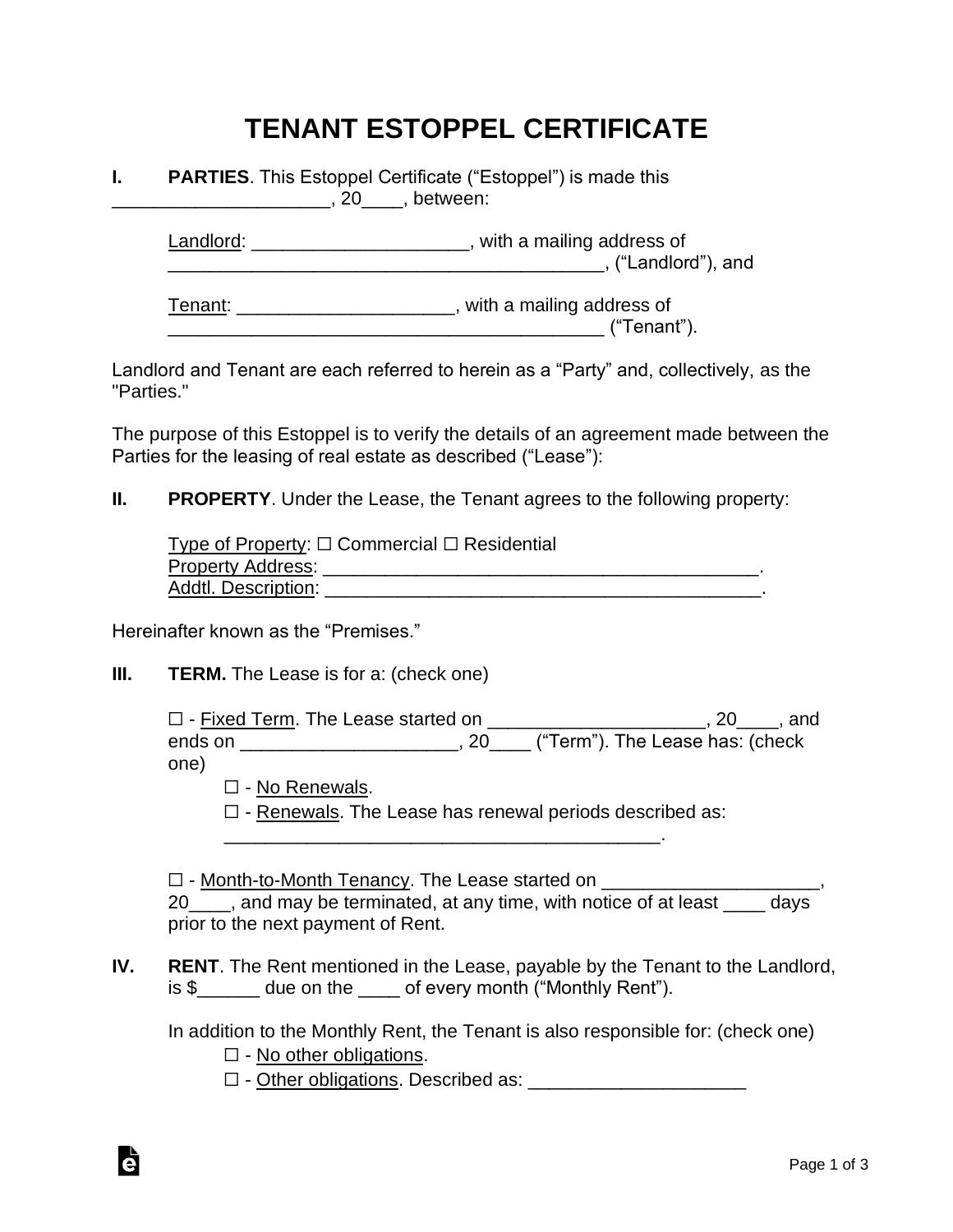Hereinafter known as the "Rent."

- **V. DEPOSITS**. As part of the Lease, the Tenant has paid the following: (check all that apply)
	- $\Box$  Security Deposit.  $\$$
	- $\Box$  Last Month's Rent.  $\$$
	- ☐ Rent Pre-payment. \$\_\_\_\_\_\_
	- □ <u>Other</u>. \_\_\_\_\_\_\_\_\_\_\_\_\_\_\_\_\_\_\_\_\_\_\_\_\_. \$\_\_\_\_\_\_\_
- **VI. MODIFICATION**. The Lease: (check one)

☐ - Has NOT Been Modified. The Lease has not been modified or amended from its original version.

 $\Box$  - Has Been Modified. The Lease has been modified from its original version with the following amendments: \_\_\_\_\_\_\_\_\_\_\_\_\_\_\_\_\_\_\_\_\_\_\_\_\_\_\_\_\_\_\_\_\_\_\_\_\_\_.

**VII. SUBLET**. The Premises is currently: (check one)

 $\Box$  - NOT Being Sublet. The Premises is currently not being sublet. The Tenant, and the Tenant only, is occupying the Premises under the terms mentioned in the Lease.

 $\Box$  - Being Sublet. The Premises is being sublet under the following conditions:

- **VIII. LAST PAYMENT OF RENT**. The Tenant's last payment of Rent occurred on \_\_\_\_\_\_\_\_\_\_\_\_\_\_\_\_\_\_\_\_\_\_\_\_\_\_\_, 20\_\_\_\_\_, in the amount of \$\_\_\_\_\_\_\_.
- **IX. RIGHTS TO PURCHASE**. The Tenant holds: (check one)

 $\Box$  - No Rights to Purchase the Property.  $\Box$  - Rights to Purchase the Property. The Tenant holds the following rights to purchase the Property: \_\_\_\_\_\_\_\_\_\_\_\_\_\_\_\_\_\_\_\_\_\_\_\_\_\_\_\_\_\_\_\_\_\_\_\_\_\_\_\_\_\_.

**X. REPAIRS AND MAINTENANCE**. Any improvements required by the Landlord: (check one)

☐ - Have Been Satisfactory Completed. ☐ - Have NOT Been Satisfactory Completed. Describe: \_\_\_\_\_\_\_\_\_\_\_\_\_\_\_\_\_\_\_.

**XI. DEFAULT**. The Lease has: (check one)

à